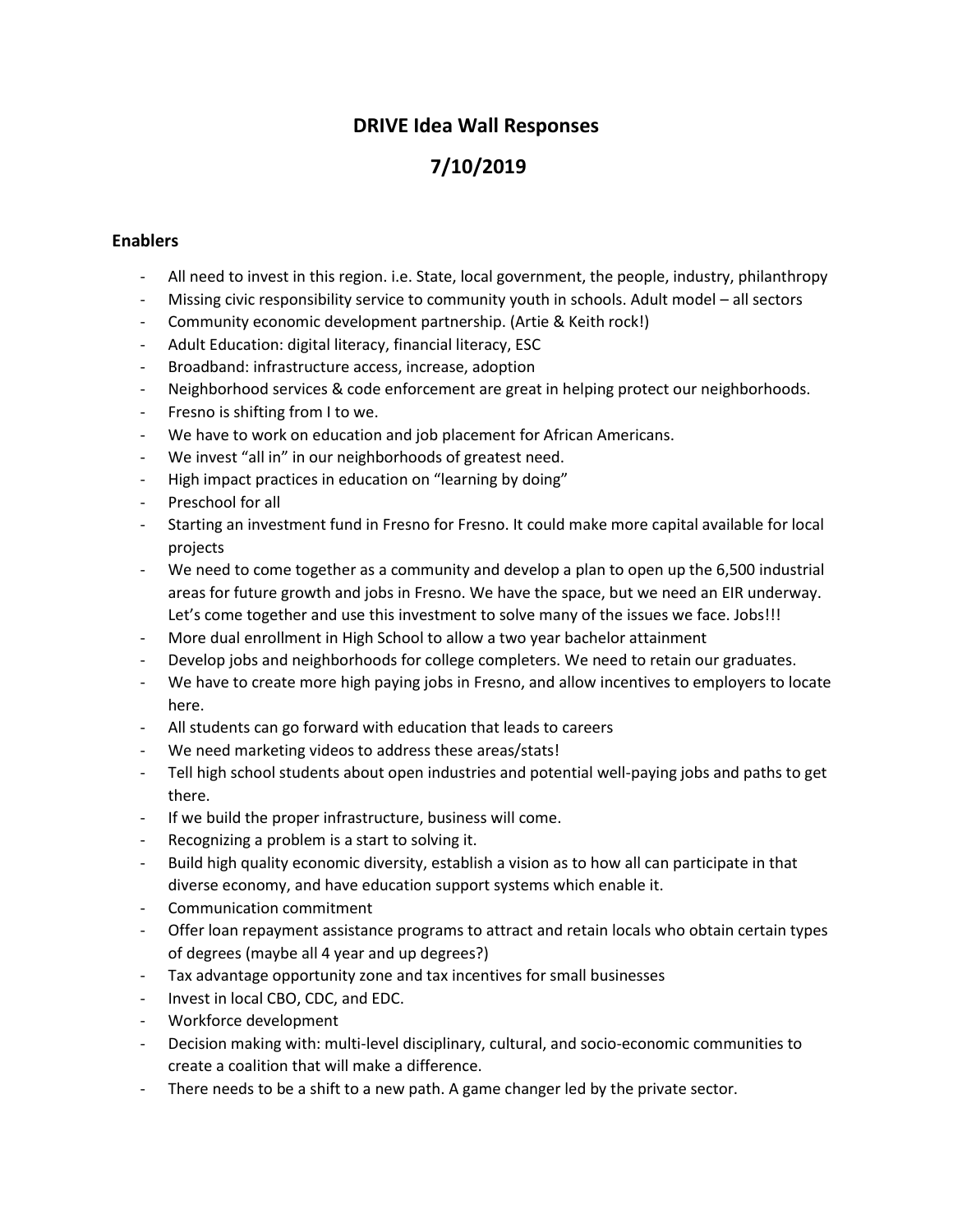- How can Fresno build a flourishing economy when the largest percent of jobs and pay is government jobs, which does not create income with taxes? A living wage is necessary.
- Time and health are two precious assets that we don't recognize and appreciate until they have bene depleted. He who has health has hope and he who has hope has everything.
- At the core, this is about children, all children "being seen" and creating equitable improvement strategies.
- This can work because it is BIG. BIGNESS needs/can create: awareness, engagement, and execution.
- The likelihood of a goal being achieved is directly proportional to the number of senses one can involve in 'experiencing' that goal.
- Investment
- Must be willing and design the infrastructure to support deeply understanding of realities of circumstances faced by our children and families so solutions are designed to be effective.
- Get our residents involved in the conversations early and often.
- Downtown is finally changing. Keep up the investment.
- We need to treat human capital as an assets and help upskill our community to provide better career opportunities.
- Education is key. We must improve educational outcomes at all levels to improve our community and region.
- 200 people in this room, committed to our neighbors, can make a change.
- Nothing about us without us.
- Getting it right this time will require people of color at the center. This cannot be race neutral.
- Early childhood development
- Let's push ourselves to keep an 'asset based' approach to this work.
- Must have a very specific strategy for how to improve incomes for workers in low wage industries, e.g. Ag, retail, hospitality.
- There is greater collaboration and willingness to address issues than ever before.
- Education success in early grades at high levels in areas of poverty will make change.
- We need to look at data and realize it means Human Capital: our children, families, etc. we all need to work harder to help lift them up and teach them to be self-sufficient.
- Small businesses in urban communities enable resident's access to jobs and resources. We need to magnify their capacity to grow & sustain neighborhoods.
- I'm very interested in the overlap of all data points at the CT level which neighborhoods have great needs in all areas? Are we investing there? Are they empowered there to be part of the problem solving & solution?
- There are people here who are experts in economic development, neighborhood empowerment and human capital which are all inter-related. This is a start but how do we work together better because we all have a piece of the puzzle but aren't strong separately.
- Birth control must be readily available.
- Urban and rural connectivity.
- Data shows that all these issues are interconnected. Neighborhood Economic Human It's going to be a huge enabler that we have all these people in a room working together because no individual sector can solve the issues alone.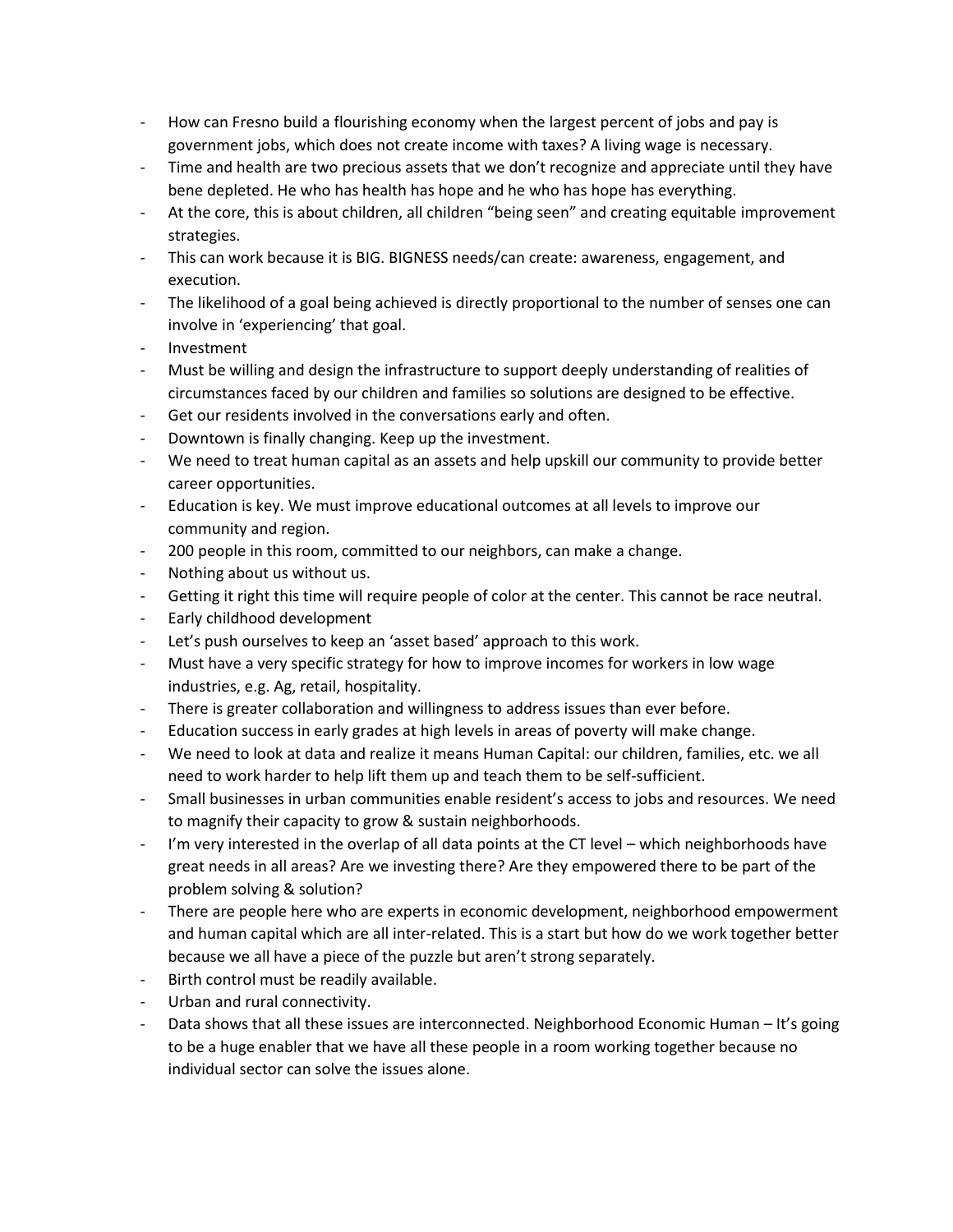- Creating an environment of 'warm hand-holding' of our City's residents. What supports do our residents need? Where are the transition places? High school to college?
- Fresno is such a huge influencer on the region. Is this a Fresno City effort or an effort that takes in the Fresno sub-region and surrounding towns?
- All this data goes out the window if and when High Speed Rail goes live.
- Community members participating that truly care about our community.
- Young population
- Under-resourced families thrive best in caring communities that can walk and support over years and years.
- DRIVE participants are deeply concerned with the well-being of the community.
- There is civic infrastructure that has not been fully leveraged. This is untapped resource.
- Entrepreneurship
- Enabling people with education is an underlying theme. What are the stats in average degrees?
- Higher levels of lead in children's blood than in Flint, Michigan.
- Progress starts with self-reflection; holding up the mirror continuously.
- People willing to have real and honest conversations about the real issues including race and inequalities.
- R&D and IP/start up investment requires talent and capital. Talent comes from research universities and capital comes from the Silicon Valley VC arriving by High Speed Rail. Finish the job Gavin!

### **Ah Ha Moment!**

- We need a lot more good/high quality jobs to drive long-term growth
- What are we doing to get kids ready for kindergarten, especially in rural areas? (Do we have preschool for non-English speakers?)
- Racial/economic disparities 59<sup>th</sup> out of 59<sup>th</sup> metro areas our challenge must be addressed across sectors/communities.
- Fresno is already a great community. Imagine how much greater it will be once this DRIVE initiative is implemented.
- I know this data! I've lived this reality! Welcome to the transformation TEAM!
- I'm surprised and disappointed at how ignorant some of our leaders are about race, equity, and equality. During our table discussion, a powerful business leader said he didn't believe that women and people of color earn less for the same work. WTF? He also said that people "choosing not to work" are why black and Hispanic people are poor. He said he had never been part of any conversation about race, and he doesn't understand what equity means. Or how/why it matters for this conversation. He suggested we take out "reduce racial disparities" from the goal sheet because it doesn't inform differences in wages/employment. He believes it's the other way around… wages first, then race! I am SHOCKED at how uninformed he is. And how resistant he was to hearing other points of view. Sadly, he will be whether or not we address equity so he has no incentive to learn. We have a lot of work to do to educate people on the why and how (BTW it's not enough to say "it's not my job to teach white people") b/c they are not going to learn in their own worlds. So let's work together to enlighten and show them how to be a good white (powerful) ally.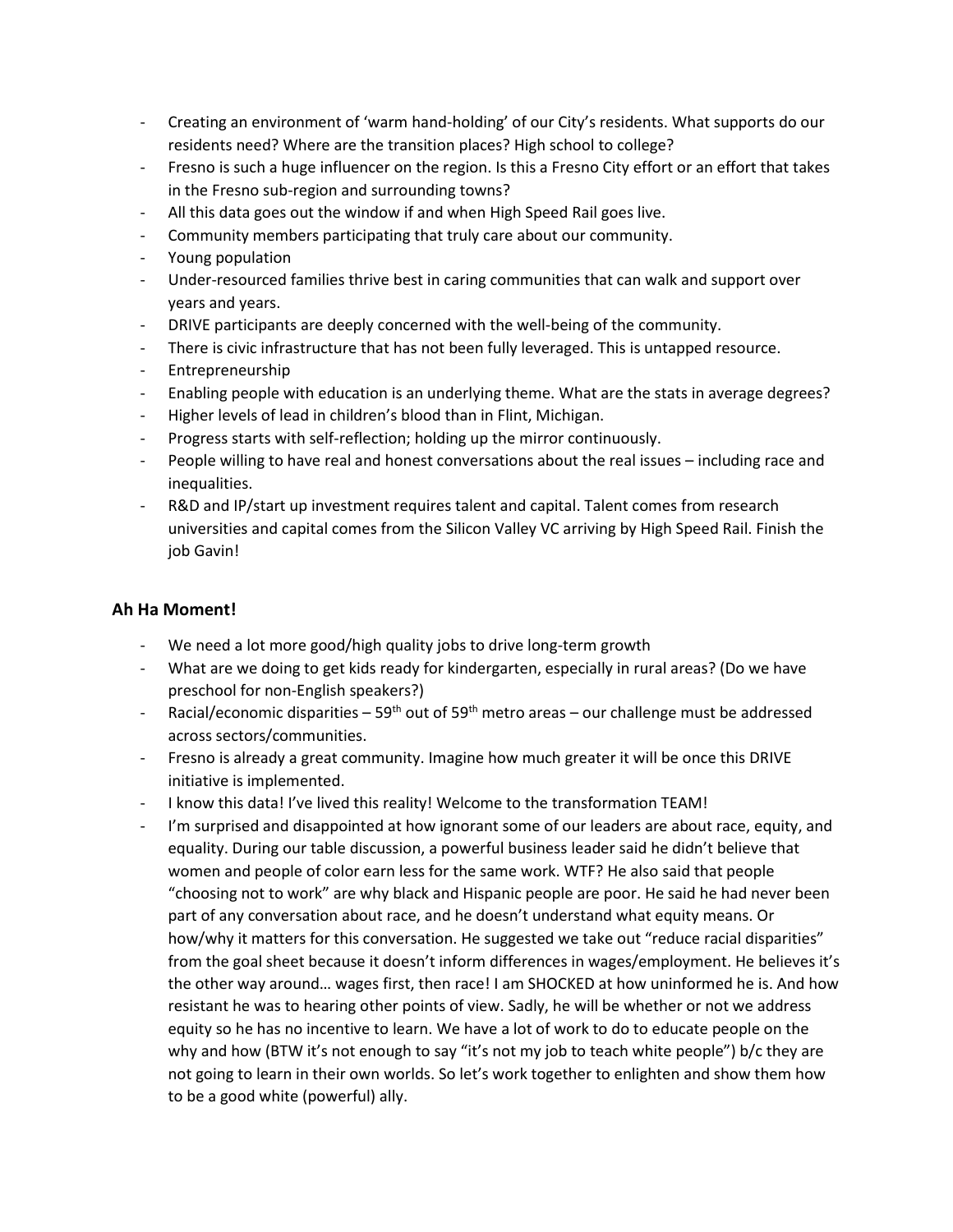- Rigor, Relevance, Relationships
- Individual choices, rooted in emotion (often fear), sit under economic segregation and disparities we see. How can DRIVE work at the individual level to create connections and increase trust.
- Must have a community wide campaign for strengthening family stability.
- There is a lot of work that needs to be done to create action based on everything we learned or already know.
- How can I "move" the Black community into just one data point from negative to positive MBP
- "It gets really uncomfortable really quickly when you're being real." Oliver Baines
- One day, the success of Fresno (& California) will be measured by the wellbeing of its youngest children.
- We need to support our pregnant women for full-term deliveries of healthy babies. Being born healthy is a gift for a lifetime. Everything begins with a foundation.
- An investment into your community is really an investment in yourself.
- Fresno is at the table and will NEVER be on the menu again!
- Racial disparities are tied to land use policies. We all contributed by allowing and continuing to not review or change policies.
- Change has to start by disrupting the status quo of neighborhoods!
- We perform at a high level of mediocrity and we accept that. Have to reduce mediocrity
- Creating change has to start from the root cause. Not the small indicators.
- "Structure function" relationship between neighborhood affection, education, and economic opportunities.
- Local investment is key to progress
- Ag Biotech can be gateway into other biotech investment in the Valley!
- Everything we do should be measured by how much it lofts the chairs off of people to live up to their full potential. We should always start with who is pushed down and imprisoned the most in society.
- Make Fresno a Blue Zones city.
- RACE cannot define OPPORTUNITY
- "People don't invest in pity, they invest in success." STOP using so much energy continually exposing our gaps. Asset-based leadership.
- All of our problems are interconnected.
- Three keys: education, workforce development, neighborhood improvement.
- Fresnans are willing to address racial economic disparity. It's the first step. Shantay
- Love for Fresno will take those who were born here to stay here.
- Increase in 20% the number of college graduates will make significant change
- Provide a space/forum for resident's voices and experiences to be reflected in initiative.
- Issues are multifactorial with many implications for a domino effect. Solutions must be broad based and have the same domino effect to produce the greatest impact.
- What can Fresno do to invest more in R&D? This helping hand what is working and perhaps finding innovative ways to address our biggest issues.
- We are a City with many disadvantaged people, but most of what we build is designed for advantaged people. This makes it hard to get ahead.
- We need to do something(s) that are interesting.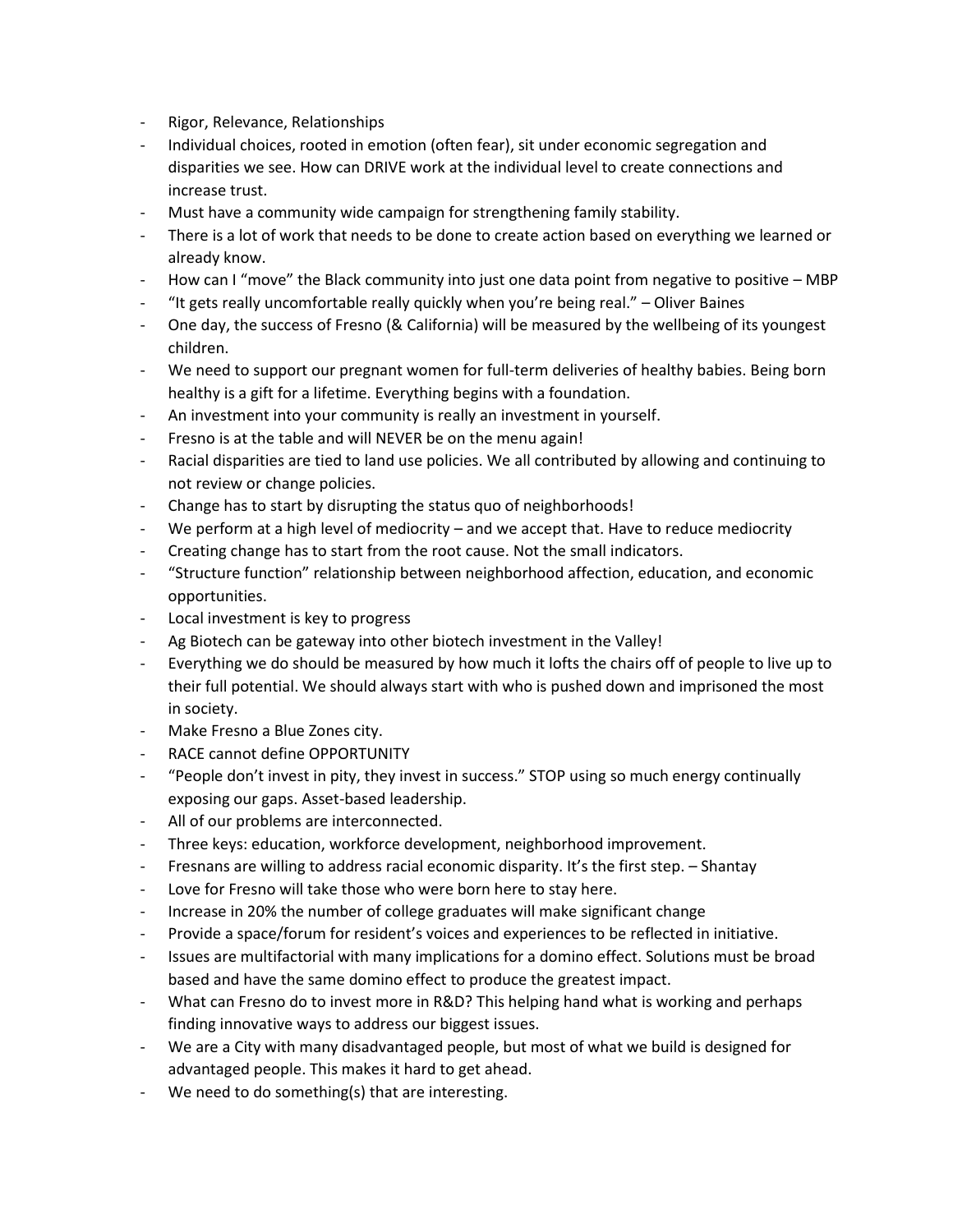- One thing to needed changes  $\rightarrow$  Surplus jobs vs. Shortages

### **Questions/Comments**

- Rural community integration and connectivity
- Is the nature of higher education changing? Emphasis on higher degrees vs. skills?
- The San Joaquin Valley is on the rise, yet still lacks the respect and attention it deserves and needs.
- Lots of valid talk about our challenges more talk needed about our strengths and opportunities!
- I hope we get something done with this
- Food insecurity AND lack of supermarkets very closely related.
- Walt Disney stated it best: "The way to get started is to quit talking, and begin doing."
- Fixing development from 50 years ago does not equal equitable. Equity needs to be part of the discussion.
- Racial equity needs to be front and center
- Being able to do a deep dive on sectors to show what degrees are moving out of the area. Where can we concentrate as a community/education providers?
- To transition our community, we need to mechanize inclusion through policy and people. Change the culture in business and government/institution policy, and be willing to provide access.
- Break the cycle go to the root of the problem start there. Example: Education is a 3<sup>rd</sup> grader isn't reading at an acceptable level back up to the beginning – is that pre-school. And if it is, make it available, not \$800.00 a month for 3 mornings a week.
- This work cannot be a 'let's fix Fresno' body of work and focus. We must look beyond city boundaries and make this a regional effort!
- There are so many 'invisible' people that aren't on anyone's radar. Obviously, they bring the data point in a downward direction.
- Fresno the Region
- We look at a million maps and stats and we already know the outcome, so what are we to do to change it?
- We need to get comfortable with economic mobility for LMI/POC throughout our City. Access to transportation, workforce and skills building entrepreneurship.
- People are judgment of others, and it closes the doors for people of color to have an opportunity to become successful.
- When do we, and how do we, include the voices of those actually creating the statistics?
- An individual's health plays a major role in their future roles and success: parent, worker, spouse, child.
- This is complex, and we need new creative solutions!
- Inclusiveness must address assimilation of responsible undocumented immigrants and distinguishing them from bad actors.
- Where is information on criminal justice and its effect on perpetuating racism/poverty?
- Addressing these issues won't truly happen unless all segments are included. Where's the biggest employers? Where are the people who are currently putting folks to work in Fresno?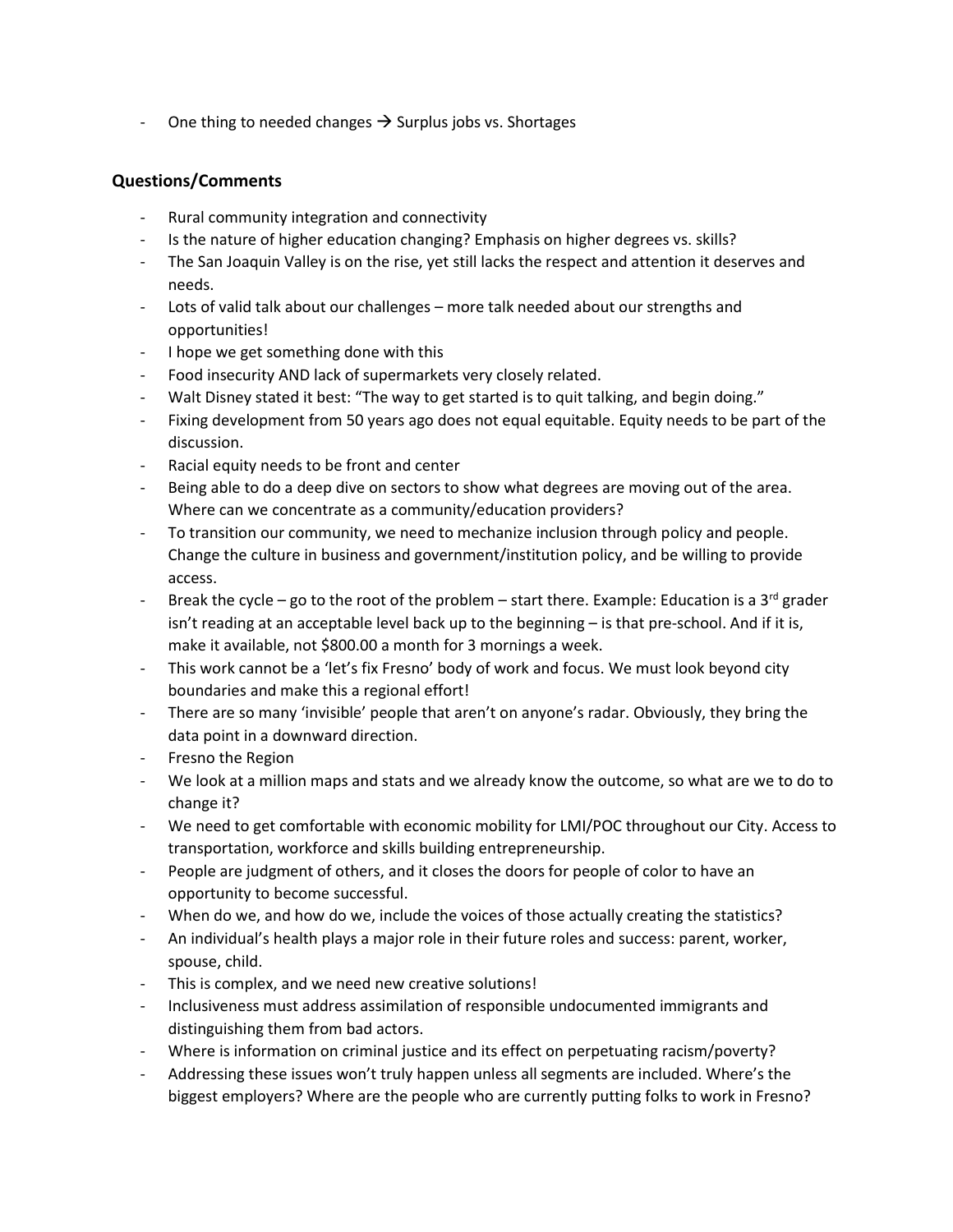- What areas in Fresno MSA are having success? Can we build on that?
- Concern: Let's start measuring human capital from the moment a child is born in Fresno.
- Do we have the will and skill to aggressively disrupt the inequities in our region? We know and have known is this time different?
- Where are the Asians and API serving orgs in the room?
- Make more of a line between highways and sprawl and poverty and fiscal stress.
- Fear of each other slows or halts progress. Undocumented folks fear for their livelihood and don't speak out and affluent folks fear crime and unknown and take flight to north Fresno.
- How do we include the people at the bottom who are not here? (Someone else wrote on the sticky note that they second this comment).
- Post-data walk: Now that we know, what will we do? How far will we go? What sacrifices (ideological, financial, and political) will we make? – Ashley Swearengin
- Rural connectivity
- Our greatest foe in the battles ahead are the rates of math and reading literacy in our children. Paul Gibson
- To close wealth gaps, the wealth has to come from somewhere. And we don't have the industries that make this possible.
- Elected officials who throw grenades in the form of provocative sound bites designed solely to create a stir without offering useful solutions. Where is the leadership??
- In order for businesses to invest, there has to be a business friendly environment. Having extreme EI / social justice / anti-development positions will hinder economic development.
- U.S. economic and tax system
- Health is missing from every lens in a meaningful way!
- The region is more than the City of Fresno. The 'health' of every community in this county matters.
- Status Quo Leadership
- How do we inspire others to care enough about our challenges so we all row in the same direction? Call to action.
- Stop thinking of people as 'them' are the problem and 'us' are the solution.
- The road to shared prosperity is paved not with good intention but innovation.
- Elected officials whose re-election platforms thrive on divisiveness.
- Diverse people with different backgrounds, experiences, expertise getting out of their comfort zone to listen, and understand the root causes that are leading the difficulties in the Fresno area. From that comes solutions.
- I heard: We need to actively work on reducing disparities through our hiring practices. I thought: We need to start with actively promoting colleges or higher education in our lower income neighborhoods.
- How will the low income families be aware of the impactful resources being developed to help succeed and thrive in their neighborhoods? How to set more engagement?
- We cannot create an inclusive and vibrant economy without addressing underlying causes of inequity, which requires policy change and new and different ways of doing things. Not necessarily funding ongoing projects without modification.
- Fresno (the Central Valley) has a tremendous amount of adults with some college. How do we create capacity and resources to help them finish their degrees?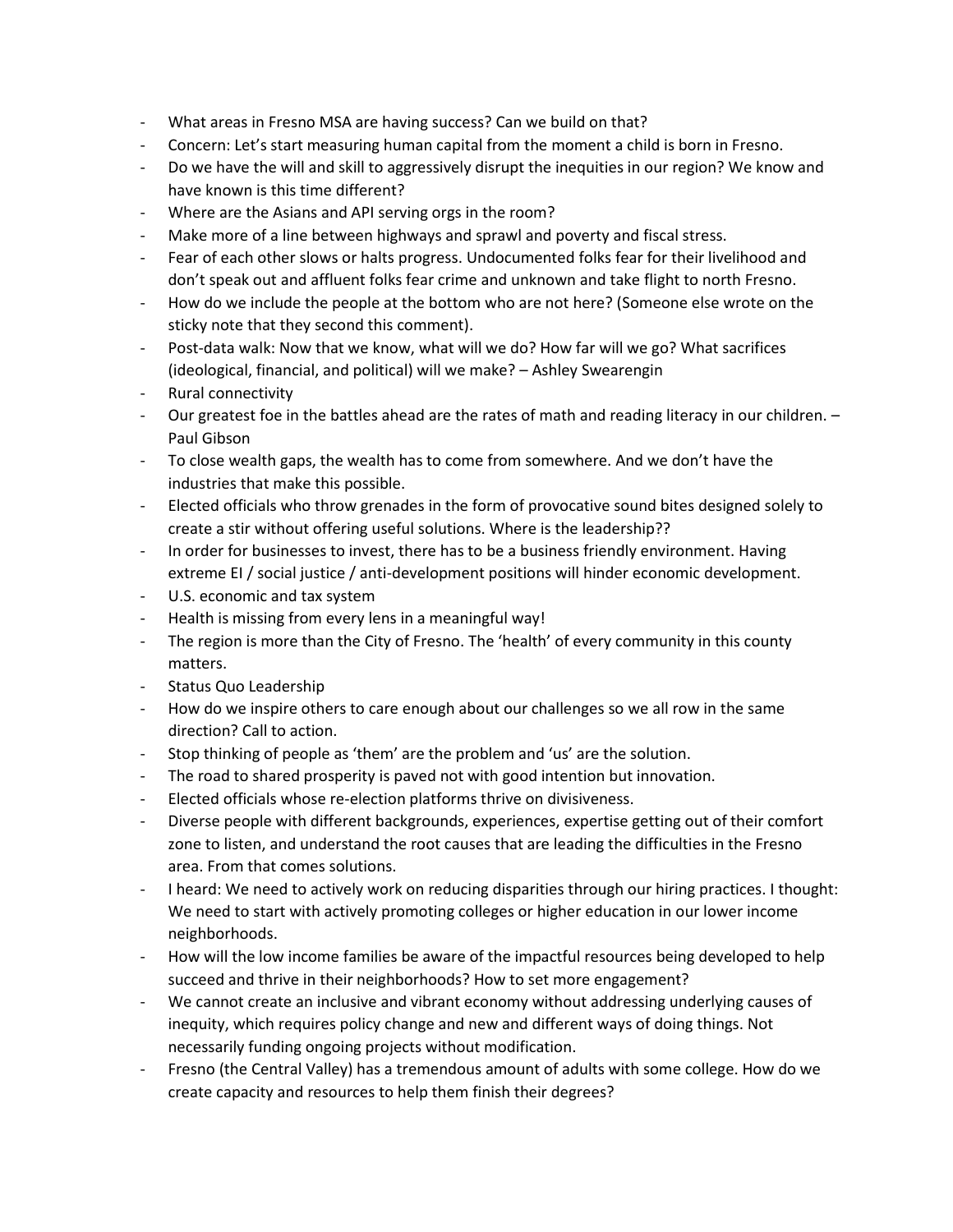- Fresno is like Rome. These efforts are around Rome. How about the rest of the Empire (Country)?
- Lots of strong voices in the room.
- Brave conversations
- The awareness of others is not limited to the clear areas of struggle but to the other people sitting next to us in this room. Being able to not only fight for the change you want to see, but seeing my value or others need for change. And then ultimately living that as an individual.
- What city or cities can be looked to as role models?
- Limited funds to appropriate targeted areas. Flexibility for services to be provided to ALL Fresno county zip codes that are identified low-income under federal poverty income.
- The farther away you are from the problem the easier it is to philosophize about it.
- Nice to know: Who is in the room? We are assuming business is not in the room?
- Too many categories on the poll.
- How can we add value and elevate non-college trade jobs and needed vocations to our communities?
- How does low rate of math and reading scores in high school result in a diploma? What is in place now to address mentoring/tutoring?
- Addressing mental health in our community is paramount.
- What about rural communities? They play an integral role when discussing a regional approach.
- Pick something and get behind it, even if it's not your thing.

### **Disablers**

- Will the community members we serve and represent be willing to join us in the DRIVE to a better future? Who and how will we bring them along?
- A focus on individual level assumptions about root causes (self-destructive behaviors, not valuing education) vs. looking at systematic blaming to job/education access, including systematic racism (redlining, policing, etc.)
- Power to change circumstances in Fresno is not given and likely not shared it must be developed through organization by those who want to create real change.
- Working in silos.
- High cost of transportation including disproportionate price of gasoline compared to other states.
- Healthcare: "One of the biggest problems in healthcare is we pay for treatment of illness but we don't pay for the advancement of health." – Diana Dooley
- Internet access is a barrier to education and economic growth.
- Be willing to be comfortable with being uncomfortable
- Inclusion? Why leave out the Asian?
- We need to address redlining, bank CRA evaluations, report cards on lending and to whom, mortgage and small business, etc.
- Not including most impacted in dialogue for development of their own communities and city.
- We need stronger families.
- Lack of high quality jobs across education levels. Without can't create prosperity for locals or attract outside talent to make Fresno their home.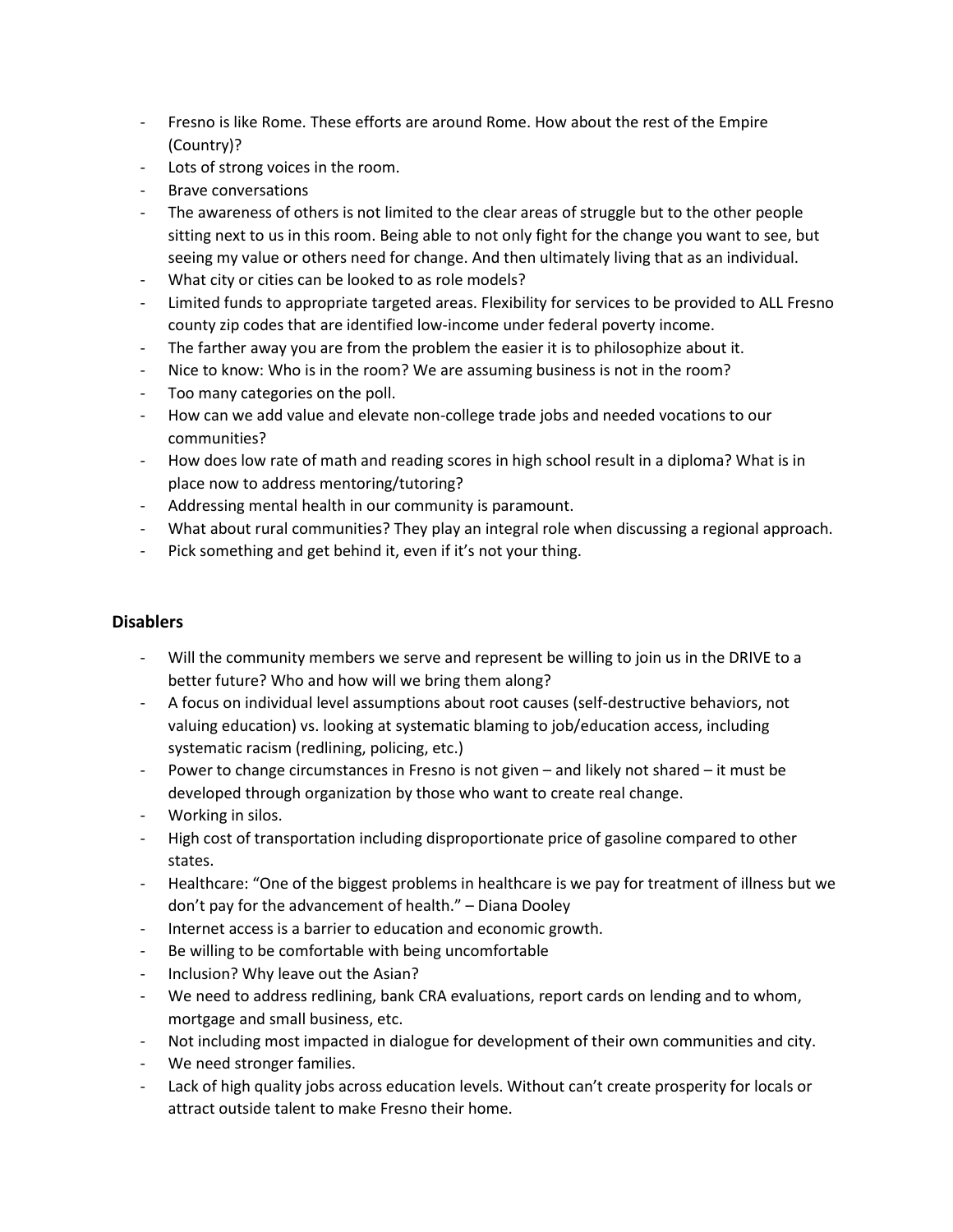- Address response "You can't give us less!"
- No representation of S/E Asians.
- How willing are we to reckon with our past, heal, and move differently? Unlearning institutionalized inequity?
- Lack of capital investment in Fresno.
- The statistics only show a partial picture of what really is happening in our fragmented Fresno.
- ACES and mental health
- Let's get over this idea that we have to compete amongst ourselves for resources when one segment of our community is lifted, the WHOLE community is lifted.
- What are we doing about training those 'unemployable' residents to fill the gaps in our industry jobs?
- Funding & publicity for entrepreneurs and hubs. LACK OF
- Meaningful conversations on racism and discrimination HAVE TO BE followed by real changes in how we do things.
- We have to continue to openly speak about racial disparities, structural oppression in the same conversations as we speak about economic access and success. It's not about wanting pity! But a chance for SUCCESS!
- Embrace innovation and quit over-restricting everything in CA.
- Success is for everyone but you must have a desire. Equal opportunities through all networks.
- Prioritizing all of Fresno or too many regions might be too ambitious. Use data; assess the condition that would fast trade improvement for the neighborhoods of the greatest need.
- We're missing representatives from the Health sector today.
- Failing is not an option
- Block: mental health issues ACES. Need increased providers issues don't follow school year.
- African Americans and Hispanics should move to be more supportive of each other… not sure why this separation is being fueled.
- Old guard attitudes/ resistance to change
- Poor self-image
- Recognize that those who hold power are likely benefiting from the status quo. How to reshape/reallocate power?
- Certain institutions and/or individuals benefit from current status, how do we educate them on the value of change?
- Blockers: Policy changes needed at levels beyond our control.
- In order for our region to prosper and to thrive economically we have to foster dialogue with and between everyone. This includes those that are benefitting from the current state of oppression.
- Fresno's current economy depends on food and ag and that depends on water water that's rapidly disappearing because of climate change and the Brown water overdraft. What happens to Fresno once the water disappears?
- We are potentially asking families to choose a path that would offer less and less assistance and further down the road/pathway as families being to approach/attain a livable wage, they would begin to stop qualifying for various assistance programs. There is a sense of security families have with the assistance they regularly receive. Maybe they don't know what it's like to not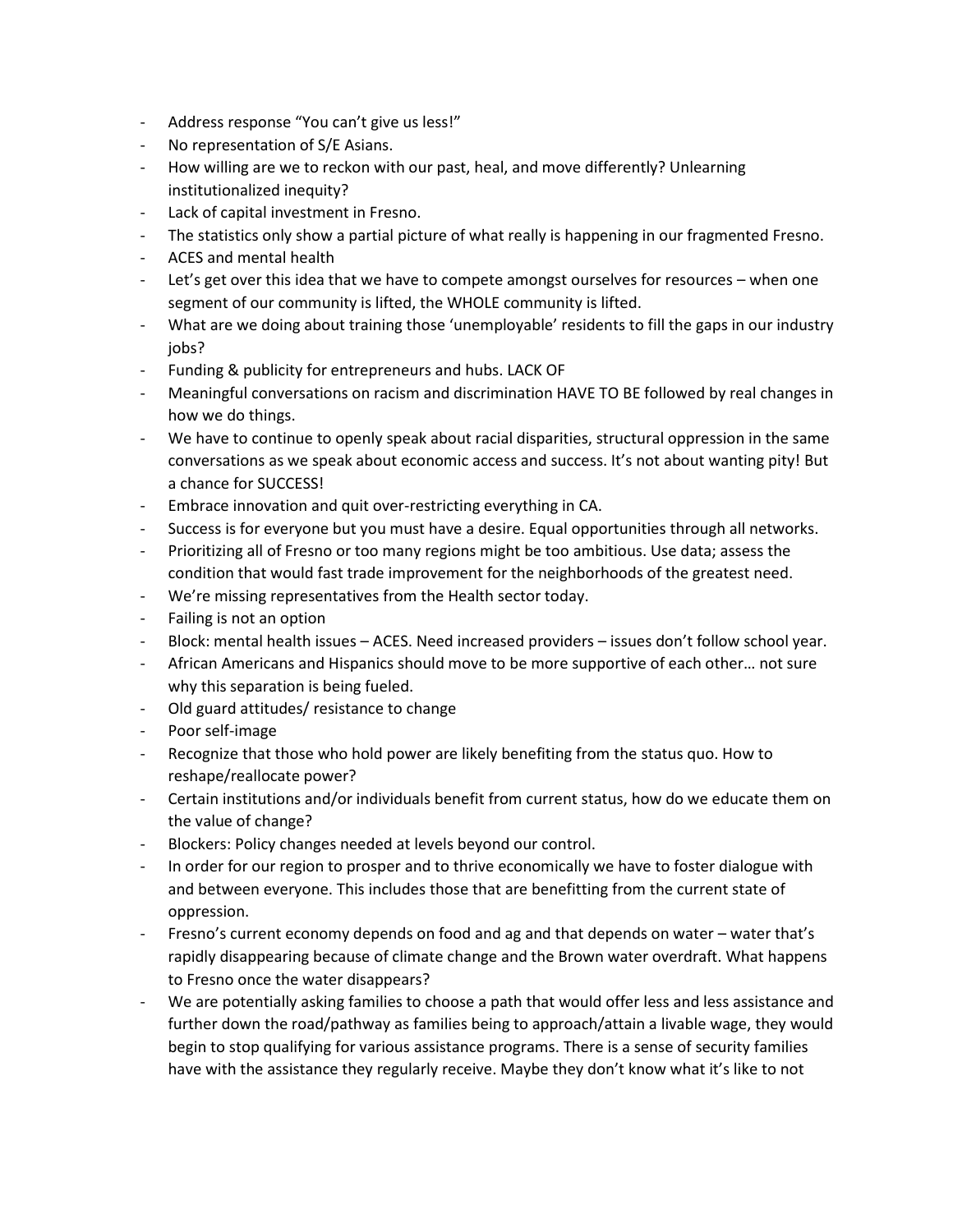have any assistance from programs. Supporting families through this type of transition would be vital.

- Every organization adopts DRIVE principles. Each Board, Council on their agenda items acknowledge compliance or non-compliance with the DRIVE principles. – Joe Prado
- Conversations of racial equity are hard for government systems, no one wants to be seen as racist, but you have to take ownership and corrective action to solve the problem. – Eric Payne
- How are we addressing the impact of the criminal justice system on all 3 impact sectors?
- Economic inclusion, what opportunities are we growing in Fresno.
- This work is about people. Too often we focus on faceless system (education, economic development). It's about both.
- That white vs. colors is still 'alive and well'
- Engineering jobs pay the most. Most engineering students drop out because the math is too hard. Math is too hard because the level of math instruction is poor because we pay teachers crap. Increase pay to increase economy. \$\$
- General Fund, City of Fresno. We do not have the general fund resources to maintain what we have built. We must find ways to increase/reallocate general fund and create new streams of revenue.
- K-12 counseling needs to focus on promoting higher education opportunities in Fresno rather than counseling top tier students to head north or south to 'prestigious' universities. Excellent higher education opportunities exist here.
- If we believe social determinants are totally predictive of future success, we could fall into a trap of waiting until all of those are addressed and move too slowly.
- Working against apathy and lack of concern from people in north Fresno.
- The fact that we measure data in comparison to white population outcomes indicates race is the foundation of economic success. Racism is very much prevalent and is the main barrier.
- **POLITICS**
- We are an anathema to venture capital because we are deficit-based thinkers. People back those they feel are soon to be winners.
- Our own agendas hold us back from doing the real work.
- If we truly are concerned about race, let's truly look at equity across all entities.
- We need a community "data cloud" we can utilize to build a stronger understanding of the challenges we face and the solutions we promote.
- Not recognizing and respecting what the community has been saying for decades of what doesn't work. Respect, support, and elevate community knowledge, expertise and level experiences.
- Need a vehicle for investing in our own community.
- "US" It's one thing to say we are committed to change, it's another thing for 'US' to remember the commitment.
- Access to opportunities outside of educational system. Relationships, jobs, diverse skills, apprenticeships.
- Because underemployment is harder to see via empirical data it's harder to gauge and address.
- Stop subsidizing industries/companies that haven't yielded results we desire.